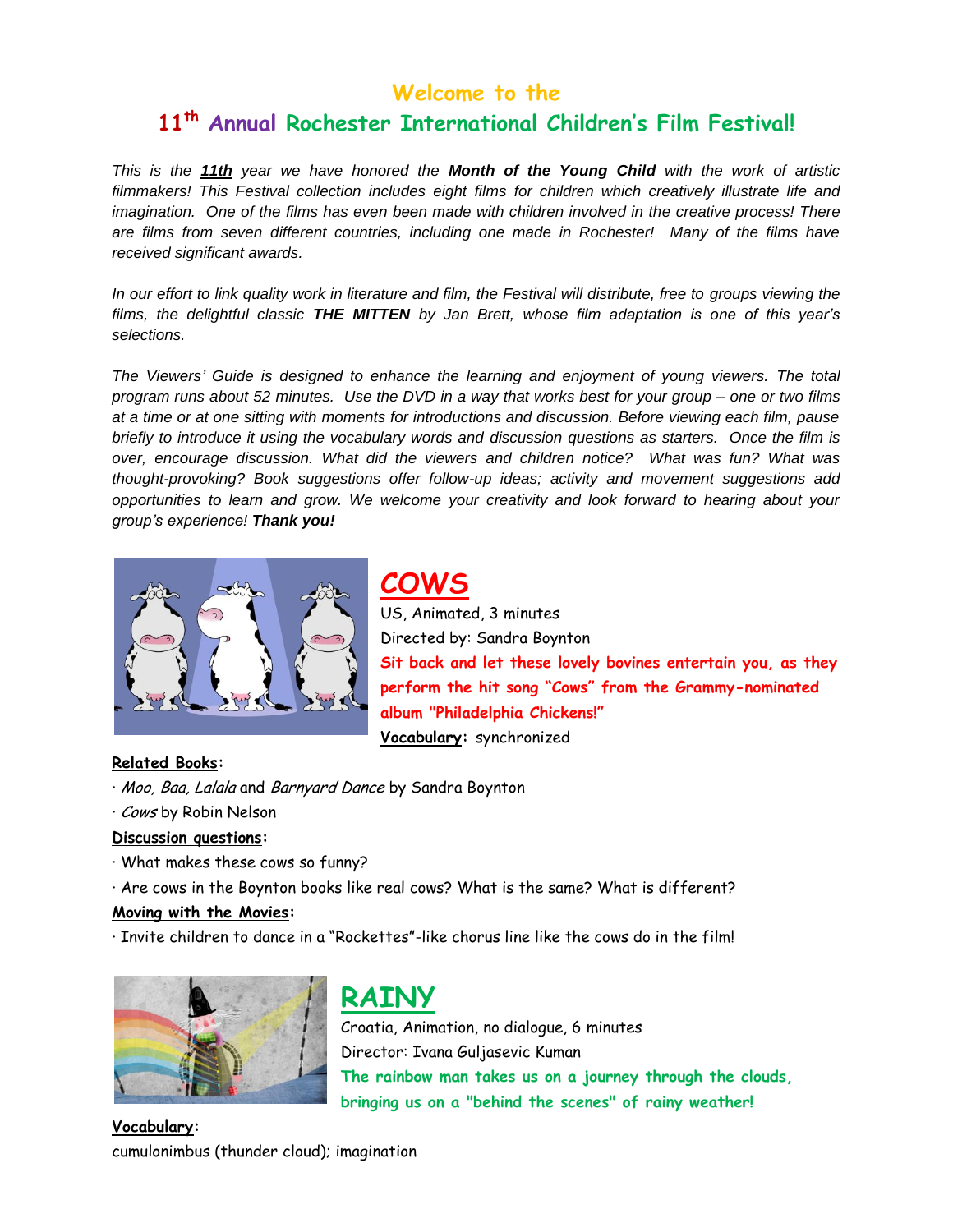#### **Related Books:**

- · Raindrop, Plop! by Wendy Cheyette Lewison
- · Rain by Manya Stojic

#### **Discussion questions:**

- · How are storms really made? How about rainbows?
- · What colors are in a rainbow?

#### **Activities:**

- · On a bright sunny day, observe clouds talk about what they look like.
- · Provide choice of art materials to be used by children to design a cloud picture. Materials could include: construction paper, cotton balls, paint, crayons, special shiny paper and more!



#### **Related Books:**

- · Mouse Paint by Ellen Stoll Walsh
- · If You Give a Mouse a Cookie by Laura Joffe Numeroff

#### **Discussion Questions:**

- · What made the mouse such a good guest?
- · Do you act like him at your house or at your friend's houses?

#### **Moving with the Movies:**

· Pretend you are like the good guest mouse at clean-up time!



## **THE LEARNING TREE**

**and… Meet the Animators!**

US, Animated, 4 minutes

Animated by: Participants from the School #8 YMCA Afterschool Program: Samari Bones, Sha'mere Freeman, Nateya Pappin, Sincere

Rivera, Kelie Rodriguez, Ja'Kobe Thompson, Keon Martin, Tanyleeiona Hampton-Williams

Directed by: Dave Puls, Animatus Studios

Hosted by the Rochester International Children's Film Festival

**Children enjoy the process of learning, as they grow in knowledge!** 

**Vocabulary:** knowledge, education

#### **Related Books:**

If You Take a Mouse to School by Laura Numeroff

Bailey by Harry Bliss

#### **Activities:**

Attach a large picture of a tree to the bulletin board. Summarize, with the children, one thing learned each day and attach it to the tree.

**Moving to the Movies:** Sing the song "The Learning Tree," and move to the music!

# **PERFECT HOUSEGUEST**

US, Animated, no dialogue, 2 minutes Director: Ru Kuwahata We should all be so lucky to have this tidy fellow set things aright each night! **Vocabulary:** Antiseptic, tidy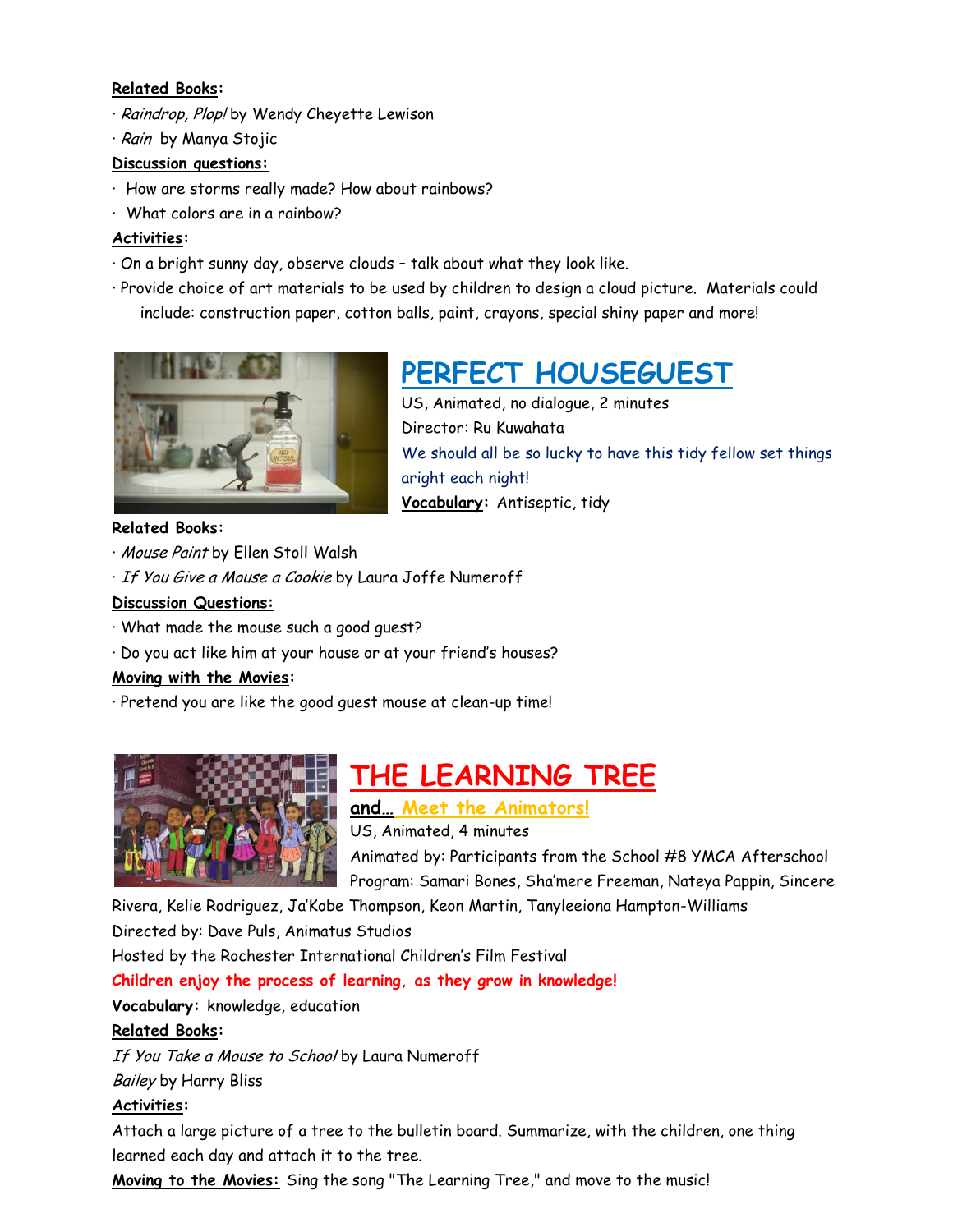

### **THE MITTEN**

France/Belgium, Animated, no dialogue, 9 minutes Director: Clementine Robach **In the winter, a girl leaves her mitten outside in the snow. It becomes quite the cozy new home for an ever-growing number** 

**of woodland creatures! Vocabulary:**  knit, woolen **Related Books:** The Mitten by Jan Brett **Activities:** 

- · Many ideas to match this are available at: http://www.janbrett.com/index.html
- · Put the animals in the mitten at: www.janbrett.com/put\_the\_animals\_in\_the\_mitten.htm

#### **Moving with the Movies:**

Try to make yourself as small as a mitten, then stretch to accommodate all the animals!



### **BUNNY NEW GIRL**

Australia, Live Action, 6 minutes Director: Natalie van den Dungen **Annabelle's manages her fears for the first day at her new school by masking her identity. That is, until the class bully reveals her secret. Can one gentle gesture of solidarity turn the crowd around?** 

**Vocabulary:**  Bully, whiskers

**Related Books:** Swimmy by Leo Lionni Ant Bully by John Nickle

#### **Discussion question:**

Why was the little girl wearing a mask? How did her classmate stop the little girl from being bullied?

#### **Activities:**

Have the children make a bunny mask



## **ONE TWO TREE**

France/Switzerland, Animated, no dialogue, 7 minutes Director: Yulia Aronova **A backpacker's pair of snazzy red boots inspire one tree to go on a series of adventures, along with several new companions.**